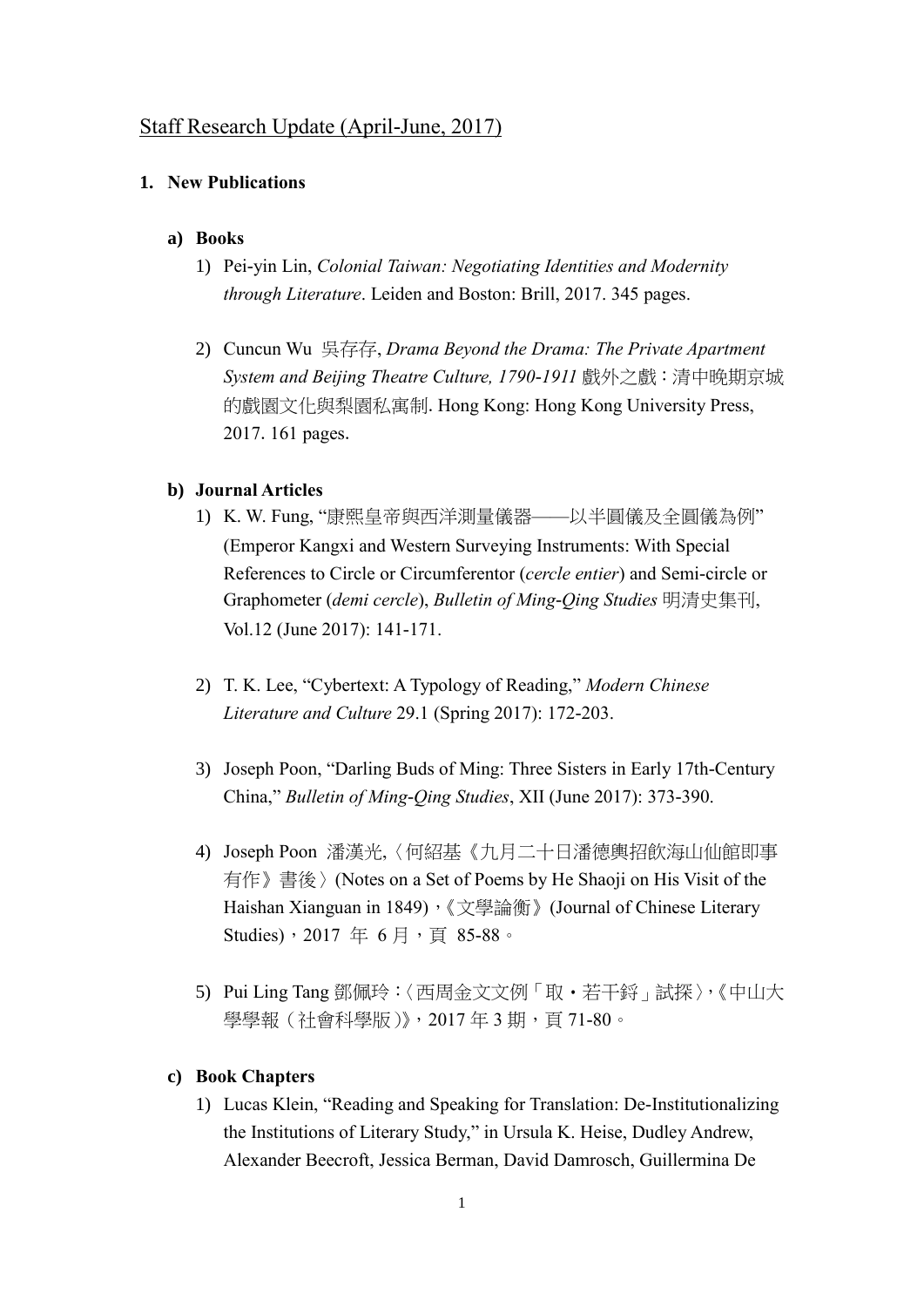Ferrari, César Domínguez, Barbara Harlow, and Eric Hayot, eds., *Futures of Comparative Literature* (London: Routledge, 2017), pp.215-19.

- 2) Lucas Klein, "1976, April 4: Poems from Underground," in David Der-wei Wang, ed., *A New Literary History of Modern China* (Cambridge: Belknap Press of Harvard University Press, 2017).
- 3) Pei-yin Lin, "Clinical Diagnosis for Taiwan An Ongoing Project," in David Der-wei Wang, ed., *A New Literary History of Modern China* (Cambridge: Harvard University Press, 2017), pp. 271-77.
- 4) Pei-yin Lin, "How China is Changed by Deng Lijun and Her Songs," in Steve Tsang, ed., *Taiwan's Impact on China* (Basingstoke: Palgrave Macmillan, 2017), pp. 179-202.
- 5) Pui Ling Tang 鄧佩玲:〈古文字「廌」及其相關諸字——從金文「用作」 文例中的「薦」字談起〉,北京大學出土文獻研究所編:《青銅器與金 文(第一輯)》,上海:上海古籍出版社,2017 年,頁 204-221。
- 6) Siufu Tang, "A Contemporary Interpretation of Confucian Ritual in the Writings of Xunzi," in Xinzhong Yao, ed., *Reconceptualizing Confucian Philosophy in the 21st Century* (Singapore: Springer, 2017), pp.427-40.

## **d) Book Reviews**

1) Binbin Yang, "Book Review: Ellen Widmer, *Fiction's Family: Zhan Xi, Zhan Kai, and the Business of Women in Late-Qing China* (Harvard University Asia Center, 2016)," *Nan Nü: Men, Women and Gender in China* 19 (2017): 139-42.

### **2. Grants and Awards**

- 1) Dr. K. W. Fung was appointed to serve as Adviser, Committee for the Construction of First-class Disciplines, The University of Science and Technology Beijing, China (北京科技大學一流學科建設諮詢委員會顧問).
- 2) Dr. T. K. Lee received an HKU Overseas Fellowship Award (2017-2018) from University Research Council, HKU.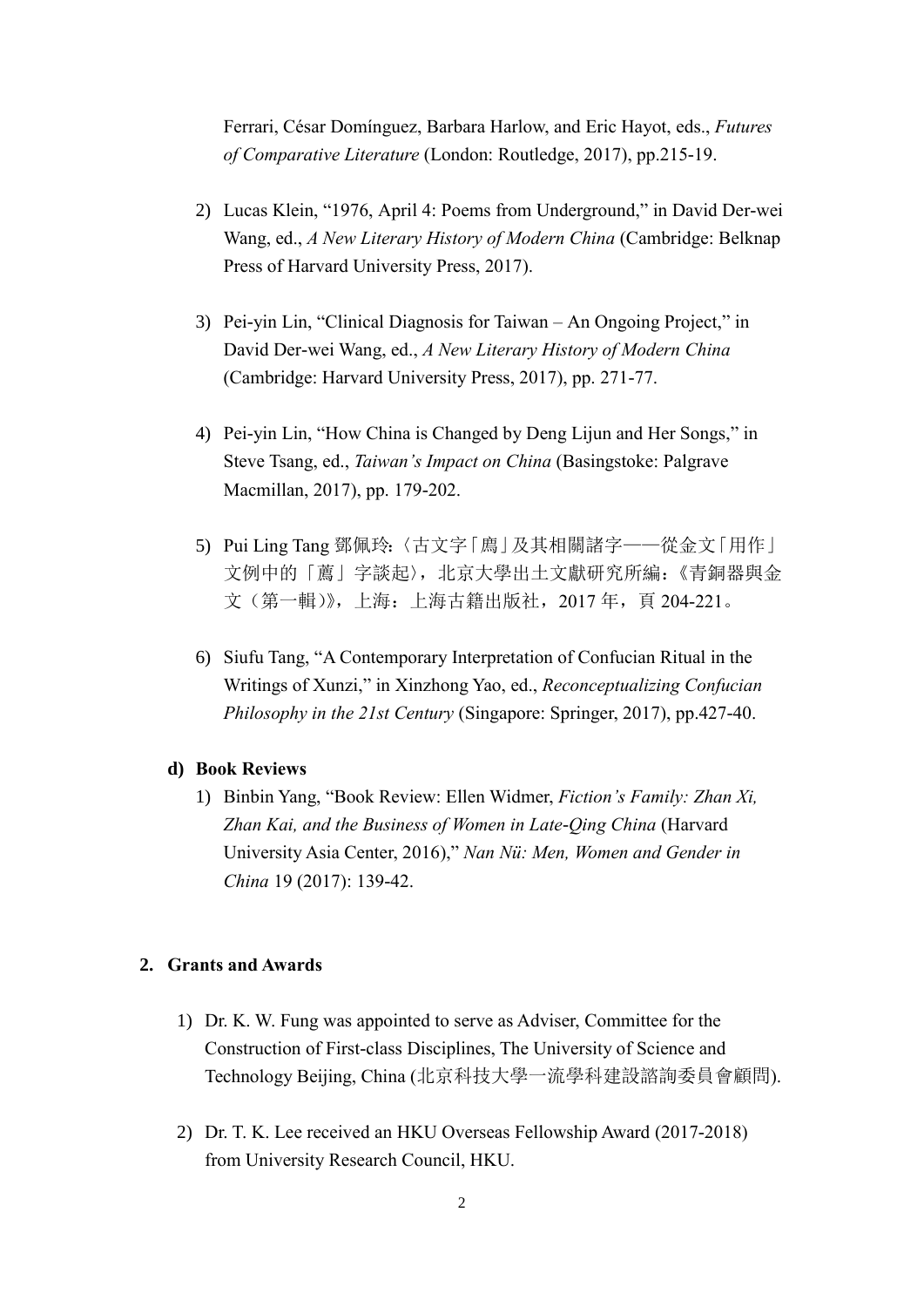- 3) Dr. Eva Ng received a RGC Early Career Scheme (ECS) 2017/18. Project title: Jury comprehension: English trials heard by Chinese jurors; Amount of award: \$ 377,056 (30 months).
- 4) Dr. Pui Ling Tang received a Faculty Research Award for Junior Tenure-Track Professoriate Staff (under the category of cumulative research activity over a 3-year period) 2017.
- 5) Dr. Nicholas Williams received a Seed Fund for Basic Research at HKU: "Intersecting Influences of Buddhist Thought and Chinese Rhetoric in Classical Japan: A Literary Study of Kūkai's Sangō shiiki" (18 months, HK\$144,947).
- 6) Dr. M. S. Yeung Received an "Early Career Scheme" project fund and an ECS Grant from Research Grants Council for his project "Religion, Literature, Recreation and Diplomacy: The Role of Canton's Haichuang Buddhist Temple in 19th Century China-West Relations" (Grand total: HK\$501,560, duration: 24 months).
- 7) Dr. M. S. Yeung was one of the Editors of the *Bulletin of Ming-Qing Studies*, Vol. 12 (June, 2017).

## **3. Invited Lectures/ Talks**

- 1) K. W. Fung,"明治時期日本軍艦對中國華東、華南沿岸的海事測量" (Marine Surveying by Japanese Battleships along the Coast of East and South China in the Meiji Period), a Public Lecture delivered at The University of Science and Technology Beijing, June 29, 2017, Beijing, China, 83pp.
- 2) K. W. Fung, "從汴京到北京:輿圖及儀器的科學史歷程" (From Bianjing to Beijing: A History of Science Journey in Cartographical Prints and Instruments), a Plenary Lecture delivered at "清華大學科學史系成立大會 暨第 3 屆全國科技編史學論壇" (Conference Celebrating the Establishment of the Department of the History of Science, Tsinghua University cum The 3rd National Forum of Historiography of Science and Technology), organized by the Department of the History of Science, Tsinghua University, June 30-July 1,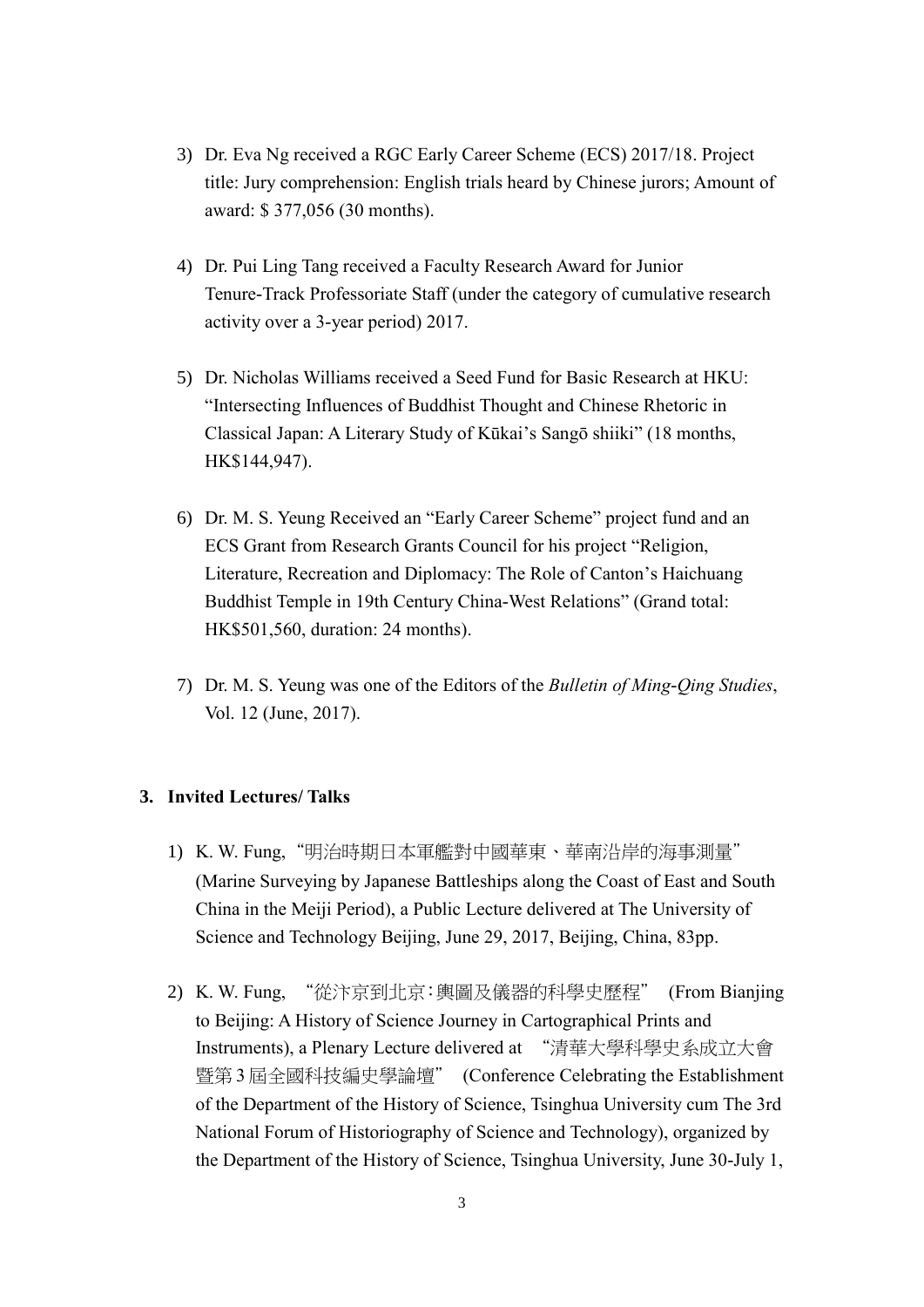2017, Beijing, China, 60pp.

- 3) Siufu Tang, "Xunzi and the Modern World (荀子與現代世界)." Thought and Analysis: Philosophical Studies Class. Hong Kong Practical Philosophy Society. Jun 01 and 08, 2017.
- 4) Y. K. Tse, "Precision and concision: a talk from ambiguity and hypotaxis", subject talk organized by Official Languages Division, Civil Service Bureau, 21 June 2017, Hong Kong.
- 5) M. S. Yeung, "Revisiting the Early History of the Learning of Chinese by Americans Through the Lens of Benjamin Bowen Carter's Manuscripts", May 9, 2017, Department of History at Sun Yat-sen University, Guangzhou, China.

# **4. Conference Presentations**

- 1) K. W. Fung, "從張衡到沈括:以'象數'觀念為中心" (From Zhang Heng (78-139) to Shen Kuo (1031-1095): With Special Reference to the Concept of "Imagery and Numerology"(xiangshu 象數)), a paper presented in The 9th Annual Meeting of the Society for Cultural Interaction in East Asia, jointly organized by Beijing Foreign Studies University and The Society for Cultural Interaction in East Asia, May 12- 14, 2017, Beijing, China, 38pp.
- 2) K. W. Fung, "公元十至十六世紀印度洋、南中國海航海史料及伊斯蘭天文、 航海儀器蠡談" (An Investigation into Tenth- to Sixteenth-Century Maritime Sources of the Indian Ocean and the South China Sea and Islamic Astronomical and Navigational Instruments), a paper presented in "國際絲綢 之路科學與文明學會項目學術研討會暨第一次籌備會議" (Academic Conference of The Project of The International Society for Science and Civilization on the Silk Road cum The First Preparatory Meeting), organized by Chinese Society for the History of Science and Technology, May 20-21, 2017, Beijing, 55pp.
- 3) K. W. Fung, "The Western Terrestrial Globe Making Technology in China and Japan, 1580-1700" , a paper presented in "International Symposium on China and the World in the Global History of Science and Technology", organized by The Institute for the History of Natural Sciences, Chinese Academy of Sciences, May 30-June 1, 2017, Beijing, 56pp.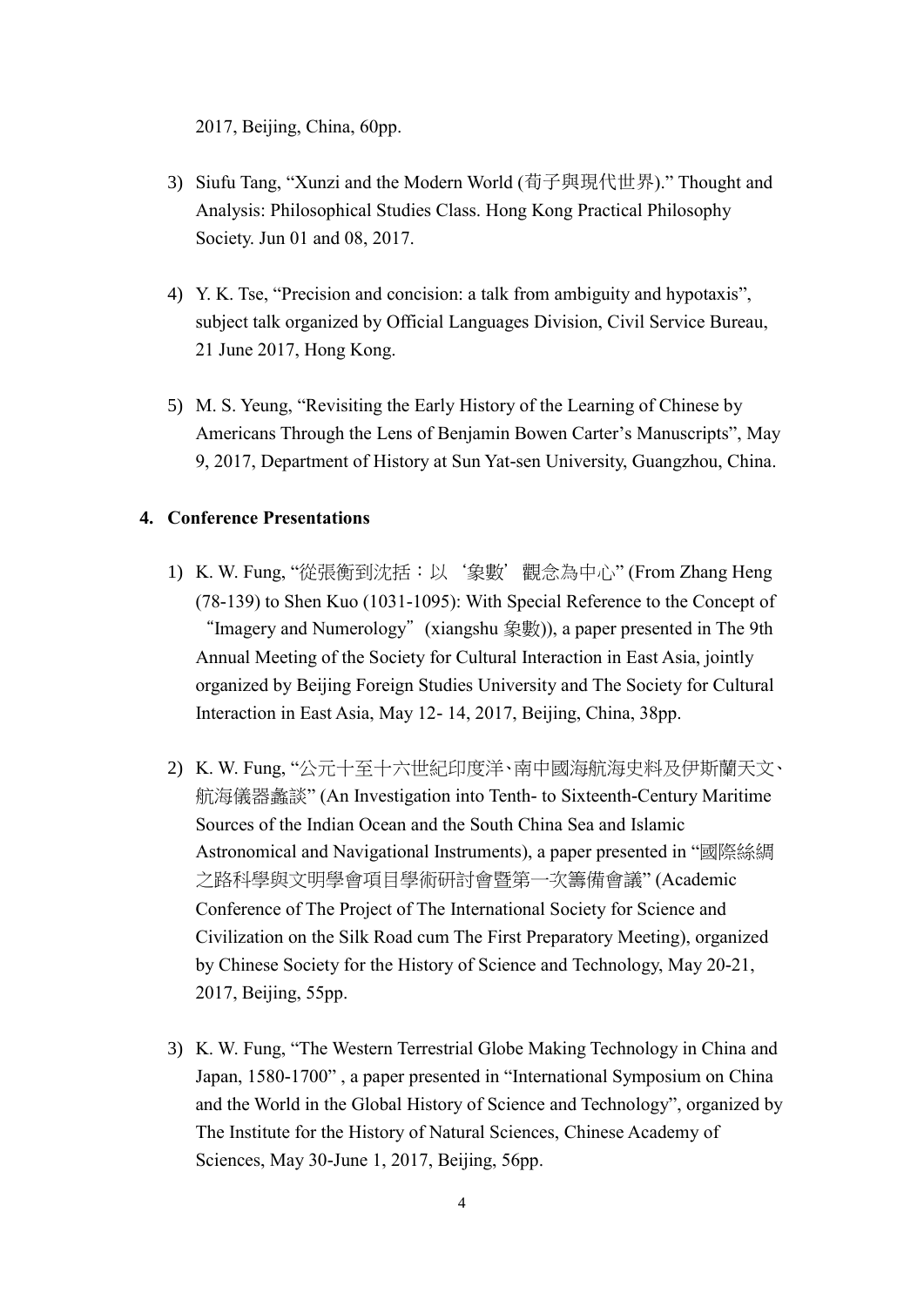- 4) K. W. Fung, "從地中海、印度洋到南中國海:十五、十六世紀回教海盜 私掠船與奧斯曼帝國海軍" (From the Mediterranean, the Indian Ocean to the South China Sea: Muslim Corsairs and the Ottoman Navy in the Fifteenth and the Sixteenth Centuries), a paper presented in " 南中國海海盜活動、 貿易與經濟' 學術研討會" (The Piracy, Trade and Economy on the South China Sea– Symposium), organized by Hong Kong Maritime Museum, June 16-17, 2017, Hong Kong, 44pp.
- 5) Lucas Klein, "Notes toward a Supreme Faction: Ouyang Jianghe, Wallace Stevens, and the Poetics of Left-Wing Cosmopolitanism," Association of Chinese and Comparative Literature conference, Chinese University of Hong Kong, Hong Kong, 22 June 2017.
- 6) Lucas Klein, "Umwertung aller Werte: Strong & Weak Interpretations in Translating Xi Chuan and Li Shangyin," Moving the Goalposts: Symposium on Translation and Modern Chinese Poetry, Lingnan University, Hong Kong, 16 June, 2017.
- 7) Lucas Klein, "Strong & Weak Interpretations in Translating Xi Chuan, Ouyang Jianghe, and Li Shangyin," Fudan University Literary Translation Research Center, Fudan University, Shanghai, 26 May, 2017.
- 8) Pei-yin Lin, "Beyond Gender Constraints and National Boundaries: Positioning Xie Xuehong in Modern China and Taiwan," AAS-in-Asia Conference, Korea University, Seoul, Korea (June 24-27, 2017).
- 9) Pei-yin Lin, "Absurdity as an Intervention into Reality: The Prophecy of Nuclear Disaster and Its Implications in Yige Yan's Ground Zero," Association for Chinese and Comparative Literature conference, Chinese University of Hong Kong (June 21-23, 2017).
- 10) Eva Ng, "The Creation of a Website and a Glossary App for Online Learning", Quality Enhancement Support Scheme (QESS) Conference 2017 – Integrating Multimedia into the Higher Education Classroom: Engaging Students in Interactive Learning, organised by Chu Hai College of Higher Education, Hong Kong, 3 June 2017.